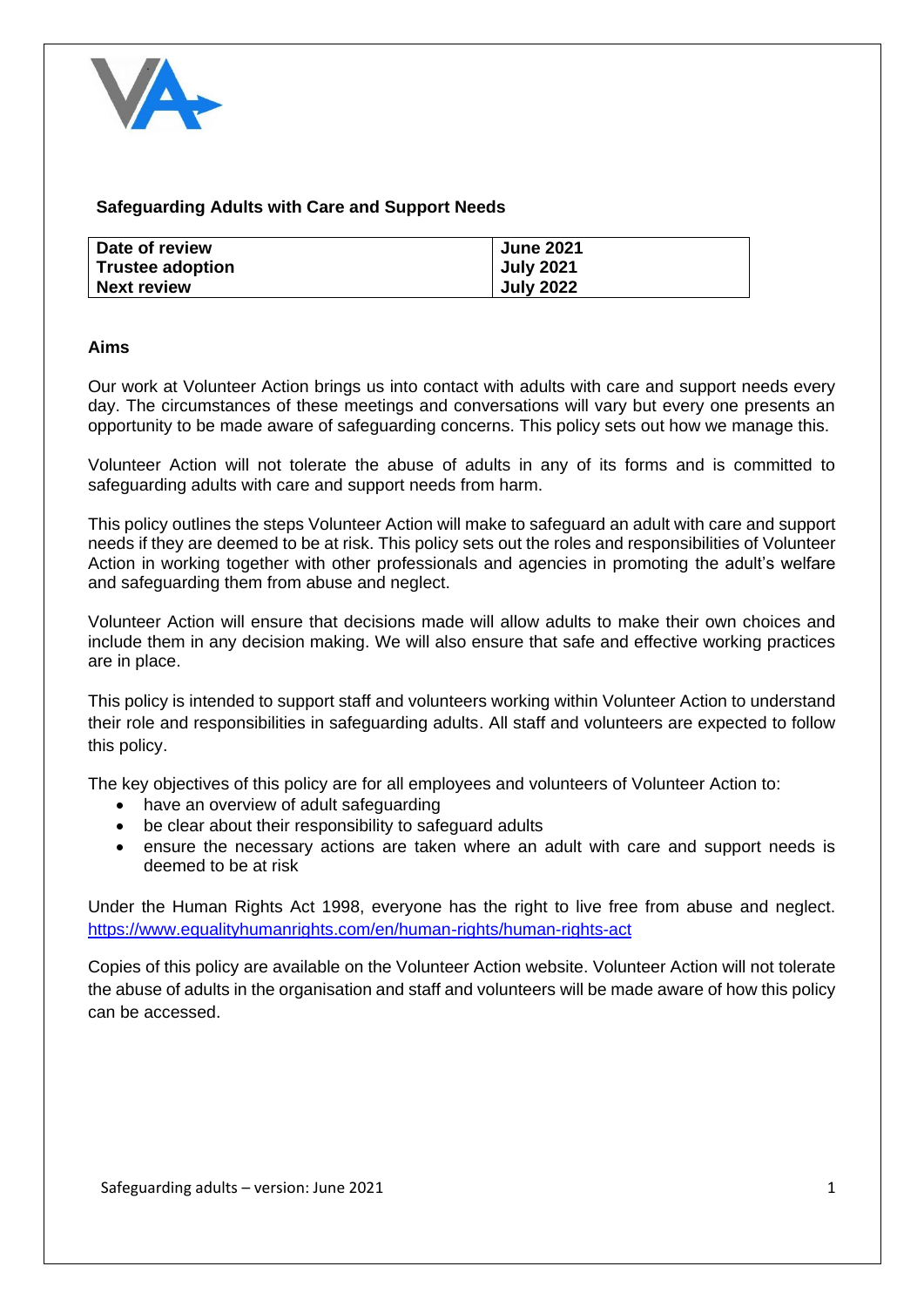

#### **What is Safeguarding adults?**

*'Safeguarding means protecting an adult's right to live in safety, free from abuse and neglect. It is about people and organisations working together to prevent and stop both the risks and experience of abuse or neglect, while at the same time making sure that the adult's wellbeing is promoted including, where appropriate, having regard to their views, wishes, feelings and beliefs in deciding on any action. This must recognise that adults sometimes have complex interpersonal relationships and may be ambivalent, unclear or unrealistic about their personal circumstances.' Care and Support Statutory Guidance, Department of Health, updated February 2017*

All adults should be able to live free from fear and harm. But some may find it hard to get the help and support they need to stop abuse.

An adult may be unable to protect themselves from harm or exploitation due to many reasons, including their mental or physical incapacity, sensory loss or physical or learning disabilities. This could be an adult who is usually able to protect themselves from harm but maybe unable to do so because of an accident, disability, frailty, addiction or illness.

#### **Remember that the overwhelming majority of vulnerable adults, whom you will meet through your work, are likely to experience a perfectly safe and happy life.**

It is also recognised, that a percentage of the vulnerable adults that you may meet will, through the nature of their experiences, demonstrate behaviours that might be indicators of abuse.

It is important to distinguish between "abuse", "vulnerability" and "risk". People often face risks or will be vulnerable within their lifetime, however this should not be confused with abuse. There may be many factors associated with disadvantage which can also result in a vulnerable adult's behaviour being affected, thereby making the identification of abuse even more difficult. You are not expected to become expert in the protection of vulnerable adults nor are you expected to investigate abuse. You are expected to be sensible, alert and to comply with these procedures. In situations where people are at risk or will be vulnerable, but there is no indication of abuse, it is more appropriate to refer to other agencies to try to identify and work with the individual to reduce and manage any risk or vulnerability.

Volunteer Action adheres to following the six key principles that underpin safeguarding work (See Care Act guidance)

- **Empowerment:** adults with care and support needs are involved in decisions and informed consent is obtained
- **Prevention:** it is better to take action before harm occurs
- **Proportionality:** ensure that the safeguarding action agreed is the least intrusive response to the risk
- Protection: give support and representation for those in greatest need
- **Partnership:** partners from the community should be involved in any safeguarding work in preventing, detecting and reporting neglect and abuse.
- Accountability: Volunteer Action will be transparent and accountable in delivering safeguarding actions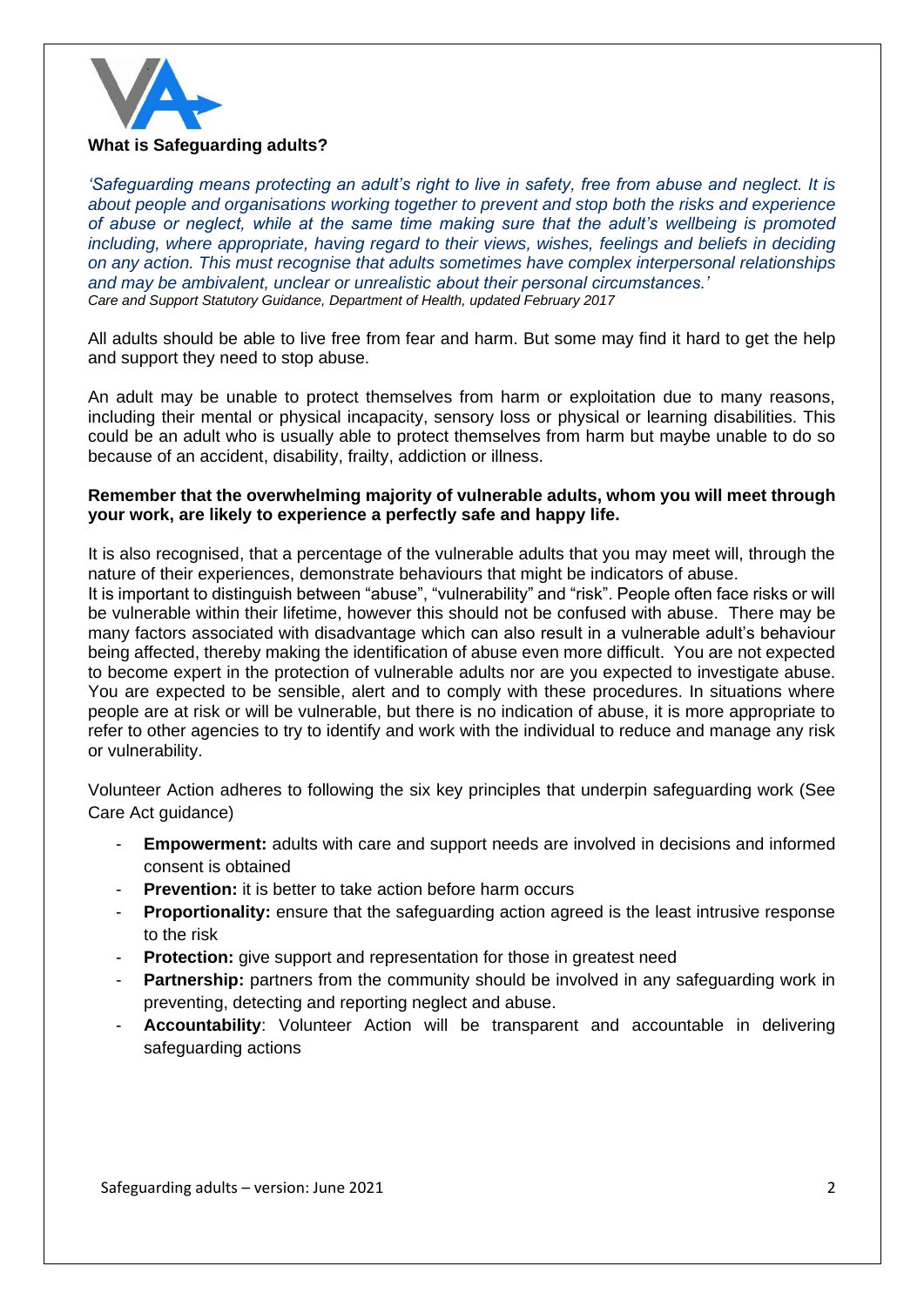

The Mental Capacity Act 2005 is to be used when decisions on behalf of those adults with care and support needs who are unable to make some decisions for themselves. Refer to the Mental Capacity Act Code of Practice, [https://www.gov.uk/government/publications/mental-capacity-act-code-of](https://www.gov.uk/government/publications/mental-capacity-act-code-of-practice)[practice.](https://www.gov.uk/government/publications/mental-capacity-act-code-of-practice) You will need to involve an advocate if the person lacks capacity to make decisions about the safeguarding concern.

Similarly, staff and volunteers may encounter concerns about the safety and wellbeing of children. For more information about children's safeguarding, refer to Volunteer Action Children's safeguarding policy [L:\Policy Documents\Volunteer Action policies\Child protection.docx](file://///va-serv/Library/Policy%20Documents/Volunteer%20Action%20policies/Child%20protection.docx)

# **What is Making Safeguarding Personal (MSP)?**

MSP means a case should be person-led and outcome-focused. The individual should be involved in identifying how best to respond to their safeguarding situation by giving them more choice and control as well as improving quality of life, wellbeing and safety.

We will ensure that adults are involved in their safeguarding arrangements and each individual is dealt with on a case by case basis. As adults may have different preferences, histories and life styles, the same process may not work for all.

## **Who do adult safeguarding duties apply to?**

The Care Act 2014 sets out that adult safeguarding duties apply to *any* adult who:

- has care and support needs, and
- is experiencing, or is at risk of, abuse and neglect, and
- is unable to protect themselves from either the risk of, or the experience of abuse or neglect, because of those needs.

## **Who do I go to if I am concerned?**

# **The named responsible person for safeguarding duties for Volunteer Action is Liz Holland (the manager). Office hours 01832 275433, out-of-hours 07932 359489**

All staff and volunteers should contact the manager for any concerns/queries they have in regards to safeguarding adults. A log of the concern must be kept.

The manager will be responsible to make decisions about notifying adult social services if required and consider alternative actions, where necessary.

The manager will also ensure that the safeguarding adults policies and procedures are in place and up to date. They will ensure a safe environment is promoted for staff and volunteers and adults accessing the service The manager will ensure they are up to date with their safeguarding adults training.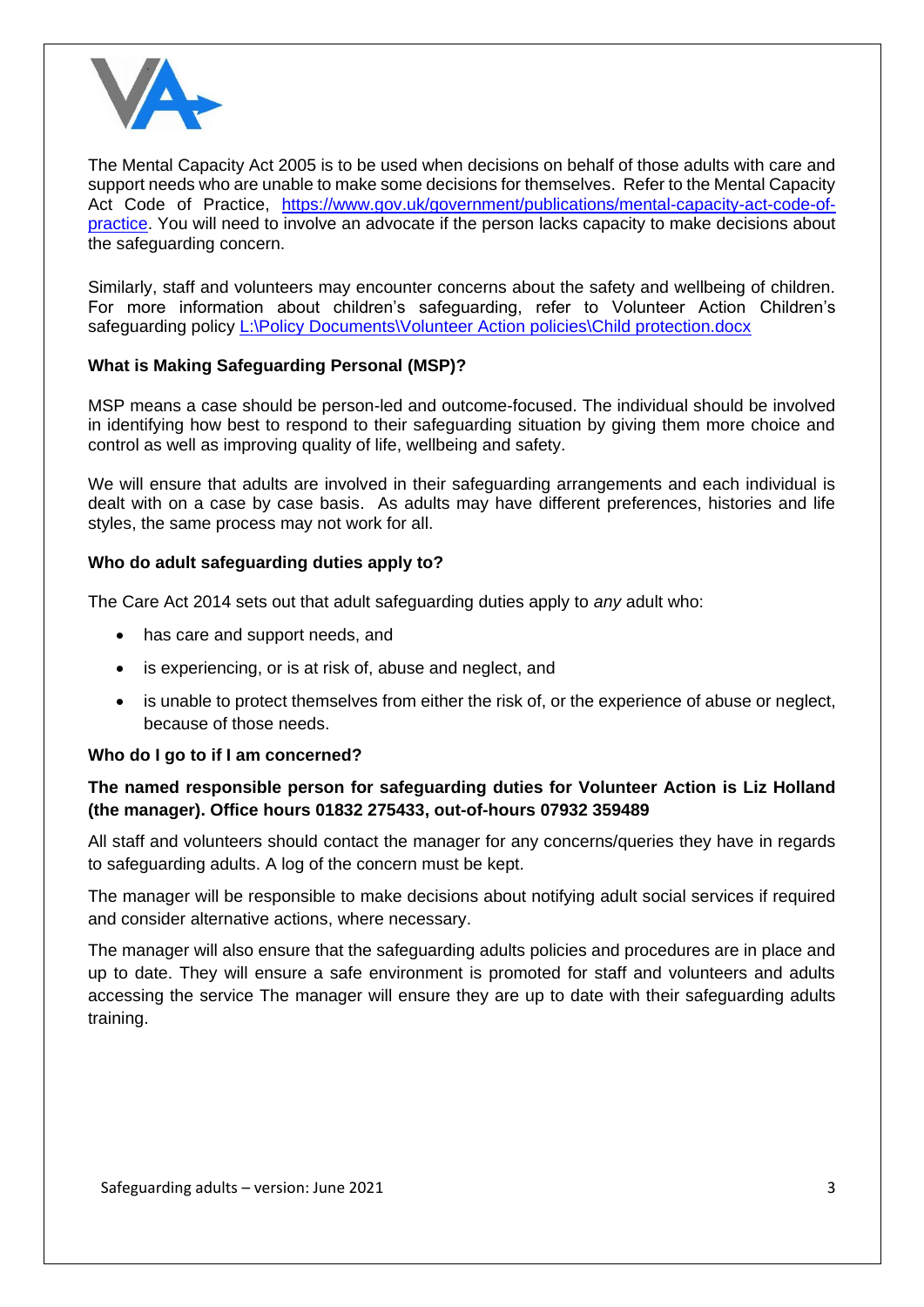

# **What should I do if I am concerned?**

Staff and volunteers at Volunteer Action who have any adult safeguarding concerns should:

- 1. Respond
	- Take emergency action if someone is at immediate risk of harm/in need of urgent medical attention. Dial 999 for emergency services
	- Get brief details about what has happened and what the adult would like done about it, but do not probe or conduct a mini-investigation
	- Seek consent from the adult to take action and to report the concern. Consider whether the adult may lack capacity to make decisions about their own and other people's safety and wellbeing. If you decide to act against their wishes or without their consent, you must record your decision and the reasons for this.
- 2. Report
	- To the police if a crime has been committed
	- To the designated safeguarding lead (see above: the VA manager)
- 3. Record
	- As far as possible, records should be written as soon as possible, dated and signed.
	- Keep records about safeguarding concerns confidential and in a location where the alleged abuser will not have access to the record. Access should not be given to any unauthorised person for accessing confidential information including the sharing of passwords.
- 4. Refer

In making a decision whether to refer or not, the designated safeguarding lead should take into account:

- (1) the adult's wishes and preferred outcome
- (2) whether the adult has mental capacity to make an informed decision about their own and others' safety
- (3) the safety or wellbeing of children or other adults with care and support needs
- (4) whether there is a person in a position of trust involved
- (5) whether a crime has been committed

This should inform the decision whether to notify the concern to the following people:

- o the police if a crime has been committed and/or
- o Northamptonshire Adult Social Services
- o relevant regulatory bodies such as Care Quality Commission, Ofsted, Charities commission
- o service commissioning teams
- o family/relatives as appropriate (seek advice from adult social services)

The designated safeguarding lead should keep a record of the reasons for referring the concern or reasons for not referring.

Safeguarding adults – version: June 2021 4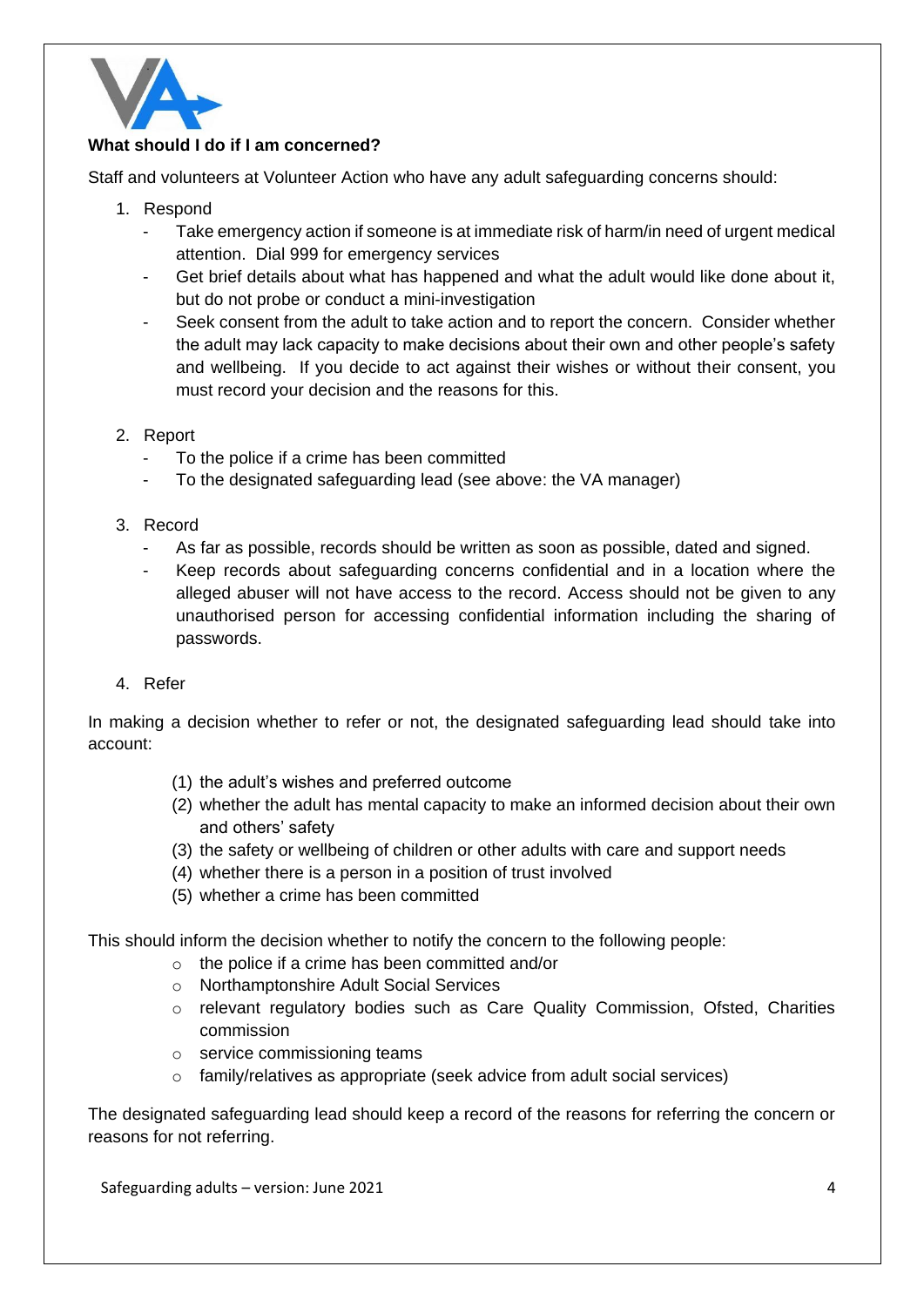

Incidents of abuse may be one-off or multiple and may affect one person or more. Staff and volunteers should look beyond single incidents to identify patterns of harm. Accurate recording of information will also assist in recognising any patterns.

## **What are your roles and responsibilities?**

All staff, management, trustees and volunteers at Volunteer Action are expected to report any concerns to the named person for safeguarding. If the allegation is against one of Volunteer Action members, volunteers, trustees or directors, seek advice from Volunteer Action safeguarding lead, Liz Holland. If the allegation is against the safeguarding lead, seek advice from Peter Burrows, safeguarding lead for the trustees, who can be contacted through the office by speaking to other members of the team.

The designated safeguarding adults lead should be responsible for providing acknowledgement of the referral and brief feedback to the person raising the original concern. Feedback should be given in a way that will not make the situation worse or breach the Data Protection Act. If the police are involved, they should be consulted prior to giving feedback to the referrer to ensure any criminal investigation is not affected.

The local authority will decide who will lead on a safeguarding enquiry should it progress to that stage. The named organisation should not conduct its own safeguarding enquiry unless instructed to do so by the local authority.

Staff and volunteers should ensure that the adult with care and support needs is involved at all stages of their safeguarding enquiry ensuring a person-centred approach is adopted.

## **Complaints procedure**

Volunteer Action promotes transparency and honesty when things go wrong. All staff and volunteers should apologise and be honest with service users and other relevant people when things go wrong.

If anyone is unhappy with Volunteer Action's decision about the safeguarding concern, refer them to [L:\Policy Documents\Volunteer Action policies\Complaints Procedure 2019.docx](file://///va-serv/Library/Policy%20Documents/Volunteer%20Action%20policies/Complaints%20Procedure%202019.docx)

## **Why is it important to take action?**

It is may be difficult for adults with care and support needs to protect themselves and to report abuse. They rely on you to help them.

## **Confidentiality and information sharing**

Volunteer Action expects all staff, volunteers, trustees to maintain confidentiality at all times. In line with Data Protection law, Volunteer Action does not share information if not required.

It should however be noted that information should be shared with authorities if an adult is deemed to be at risk of immediate harm. Sharing the right information, at the right time, with the right people can make all the difference to preventing harm. For further guidance on information sharing and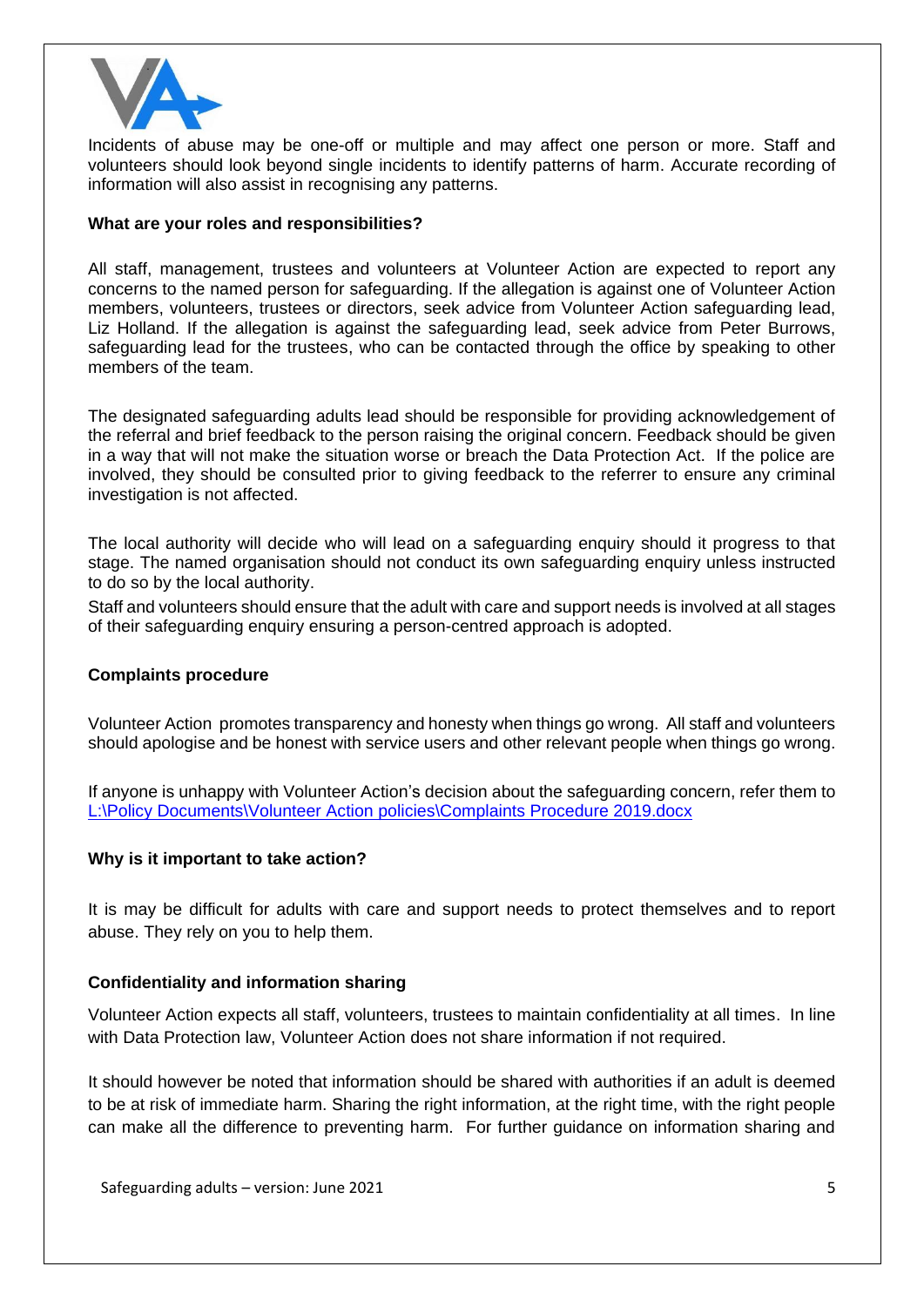safeguarding see: [https://www.scie.org.uk/care-act-2014/safeguarding-adults/sharing](https://www.scie.org.uk/care-act-2014/safeguarding-adults/sharing-information/keymessages.asp)[information/keymessages.asp](https://www.scie.org.uk/care-act-2014/safeguarding-adults/sharing-information/keymessages.asp)

#### **Recruitment and training**

Volunteer Action is committed to safe employment. Safe recruitment practices, such as Disclosure and Barring checks reduce the risk of exposing adults with care and support needs to people unsuitable to work with them.

- Volunteer Action will apply for an enhanced DBS check for all volunteers who take part in 'regulated activities' and for all those working in the office who manage them. This includes all drivers who will be taking members to medical appointments.
- Volunteer Action will apply for a standard DBS check for all volunteer befrienders where they are part of the visiting service.
- The importance of this safeguarding policy will be brought to the attention of all new recruits as part of their induction and will be signed as seen in the volunteer agreement.
- All volunteer drivers, befrienders and staff will attend compulsory safeguarding training before beginning work for Volunteer Action and will be asked to complete a training update every 3 years. A certificate date within 3 years from another organisation is also acceptable.
- Volunteer Action will NOT apply for DBS checks for Trustees or office volunteers unless in a group required to have one.
- In line with our separate 'Recruitment of ex-Offenders' policy, all applicants are encouraged to reveal convictions beforehand. The revelation of convictions at any time in the recruitment process is dealt with by the 'Recruitment of ex-Offenders' policy. [L:\Policy](file://///va-serv/Library/Policy%20Documents/Volunteer%20Action%20policies/Ex-Offenders%20Policy%20and%20Equality.pdf)  [Documents\Volunteer Action policies\Ex-Offenders Policy and Equality.pdf](file://///va-serv/Library/Policy%20Documents/Volunteer%20Action%20policies/Ex-Offenders%20Policy%20and%20Equality.pdf)
- Volunteer Action will pay all costs associated with obtaining mandatory DBS checks.

#### **Prevent**

Radicalisation and extremism of adults with care and support needs is a form of emotional/psychological exploitation. Radicalisation can take place through direct personal contact, or indirectly through social media.

If staff are concerned that an adult with care and support needs is at risk of being radicalised and drawn into terrorism, they should treat it in the same way as any other safeguarding concern.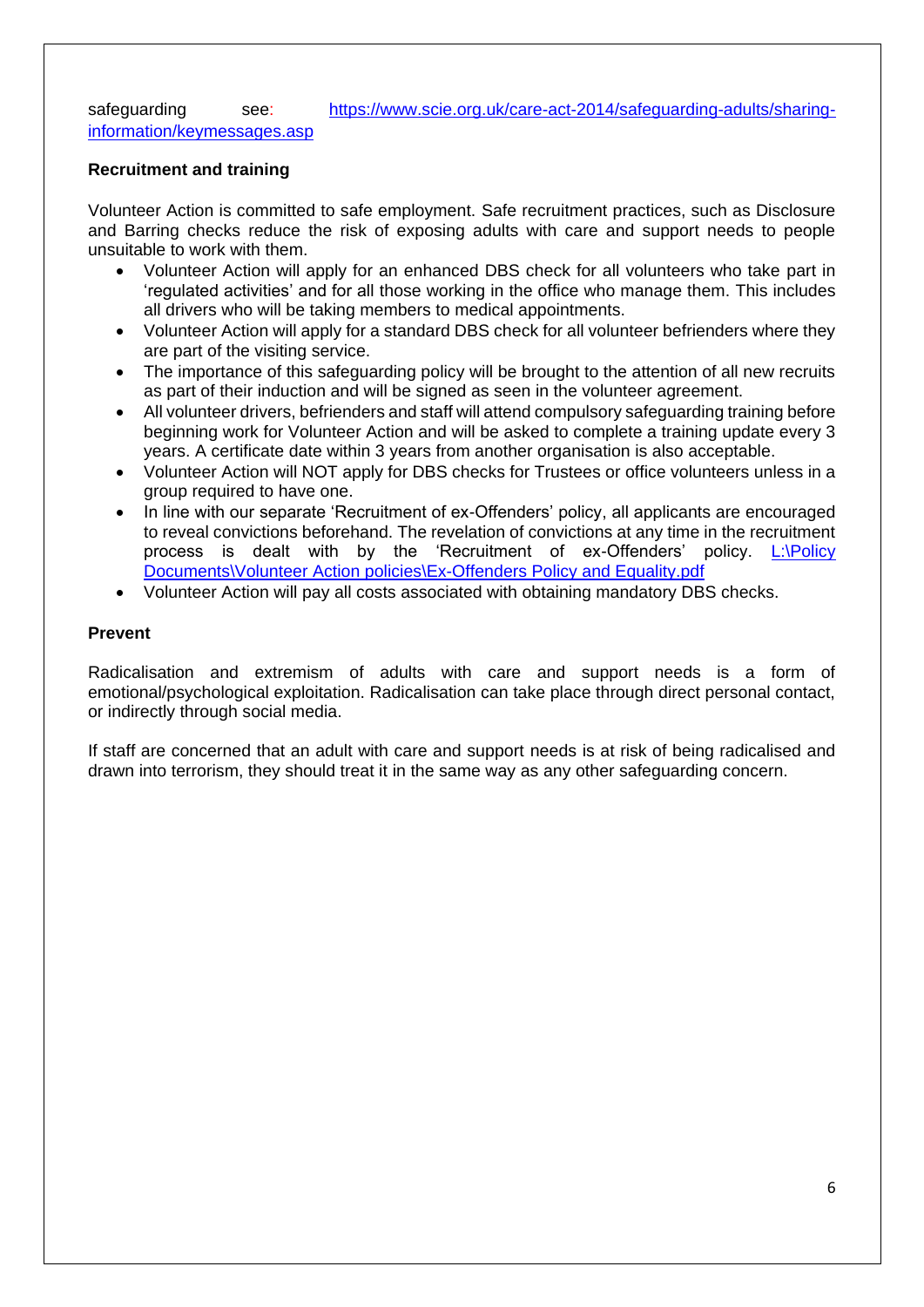# **Appendix 1**

# **What are the types of safeguarding adults abuse?**

The Care and Support statutory guidance sets out the 10 main types of abuse:

- Physical abuse
- **Neglect**
- Sexual abuse
- Psychological
- Financial abuse
- **Discriminatory**
- **Organisational**
- Domestic violence
- **Modern Slavery**
- Self-neglect

However, you should keep an open mind about what constitutes abuse or neglect as it can take many forms and the circumstances of the individual case should always be considered.

# **What are the possible signs of abuse?**

Abuse and neglect can be difficult to spot. You should be alert to the following possible signs of abuse and neglect:

- Depression, self-harm or suicide attempts
- Difficulty making friends
- Fear or anxiety
- The person looks dirty or is not dressed properly,
- The person never seems to have money,
- The person has an injury that is difficult to explain (such as bruises, finger marks, 'nonaccidental' injury, neck, shoulders, chest and arms),
- The person has signs of a pressure ulcer,
- The person is experiencing insomnia
- The person seems frightened, or frightened of physical contact.
- Inappropriate sexual awareness or sexually explicit behaviour
- The person is withdrawn, changes in behaviour

You should ask the person if you are unsure about their well-being as there may be other explanations to the above presentation.

## **Who abuses and neglects adults?**

Abuse can happen anywhere, even in somebody's own home. Most often abuse takes place by others who are in a position of trust and power. It can take place whether an adult lives alone or with others. Anyone can carry out abuse or neglect, including:

- partners:
- other family members;
- neighbours;
- friends;
- acquaintances:
- local residents:
- people who deliberately exploit adults they perceive as vulnerable to abuse;
- paid staff or professionals; and
- volunteers and strangers